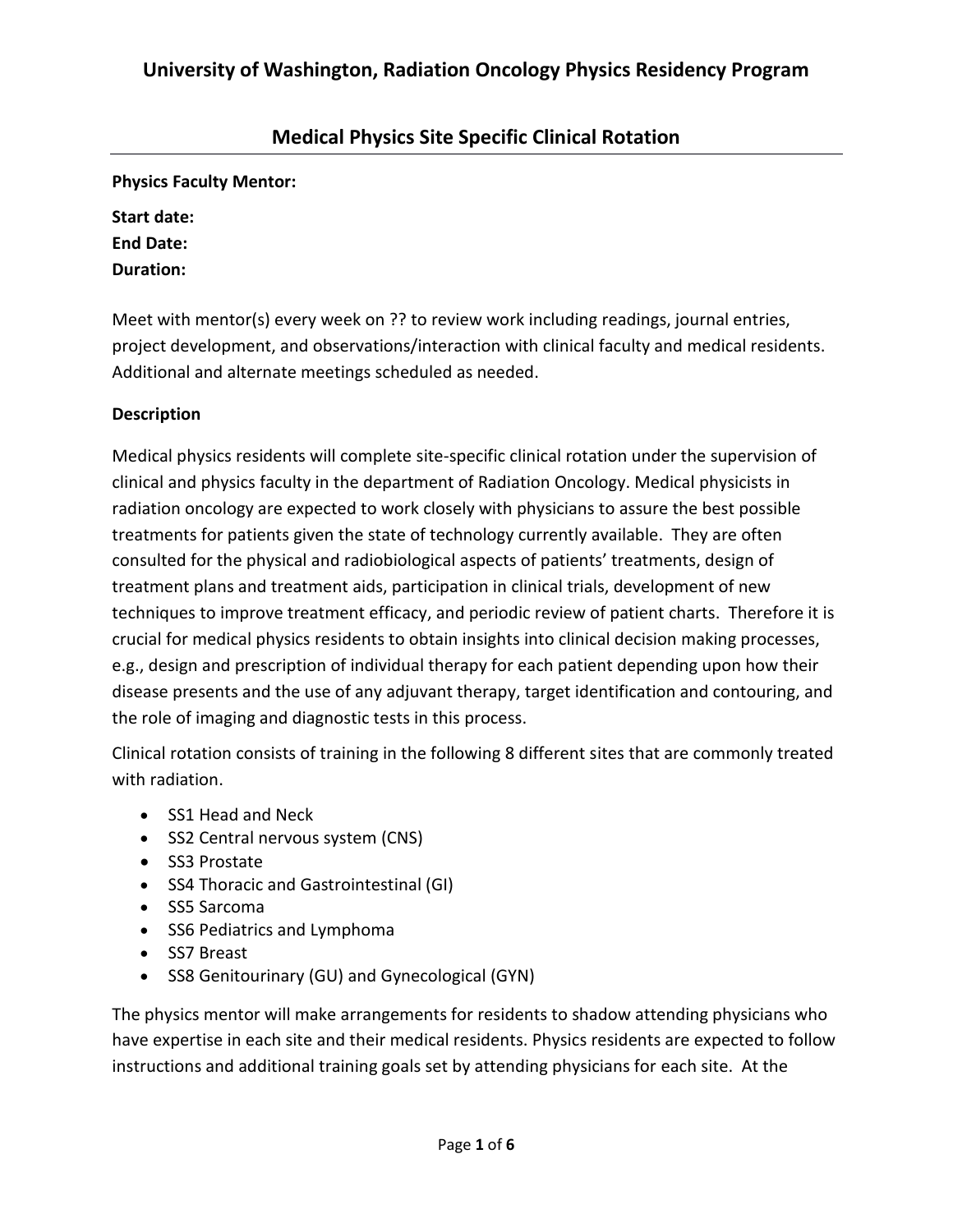completion of training for each site, residents are expected to submit a report to describe what they have learned by Friday of the following week.

### **Objectives**

- Discuss the role of radiotherapy in managing tumors in each site in conjunction with surgery and chemotherapy
- Demonstrate understanding of basic mechanism of prescribing doses and factors that may affect the prescription dose such as disease condition and/or adjuvant therapy
- Demonstrate understanding of radiobiological effects of different fractionation schemes; radiation dose escalation and acceleration
- Discuss limiting factors in treating tumors in each site, possible compromises faced by clinicians and their alternatives
- Discuss the role of secondary imaging modalities such as PET and MRI, and image registration in identifying tumor volume
- Discuss special considerations in treatment plans, e.g., clinical priority of normal tissue doses and re-irradiation for recurrent disease
- Discuss the criteria of evaluating treatment plans
- Discuss common side effects; acute vs. late
- Discuss definitive radiotherapy vs. palliative radiotherapy
- Discuss prognostic factors and the correlation, if any, between local control/survival rates and the dose given to patients
- Discuss clinical trials and their significance in improving treatment efficacy

## **Competencies**

## *Thoracic and Gastrointestinal* (GI)

Thoracic and GI tumors include, but are not limited to, lung, mediastinum, esophagus, heart and great vessels, stomach, pancreas, liver, colon and rectum, and anal cancers

- Demonstrate understanding of how to account for motion in delineating target volume and use of 4DCT in the contouring process; understand the concept of GTV, CTV, ITV, and PTV
- Discuss the accuracy of different dose calculation algorithms, i.e., pencil beam, superposition/convolution, and Monte Carlo, in the presence of tissue heterogeneity, and its effect on clinical decisions
- Demonstrate understanding of special techniques such as stereotactic body radiotherapy and Active Breathing Coordinator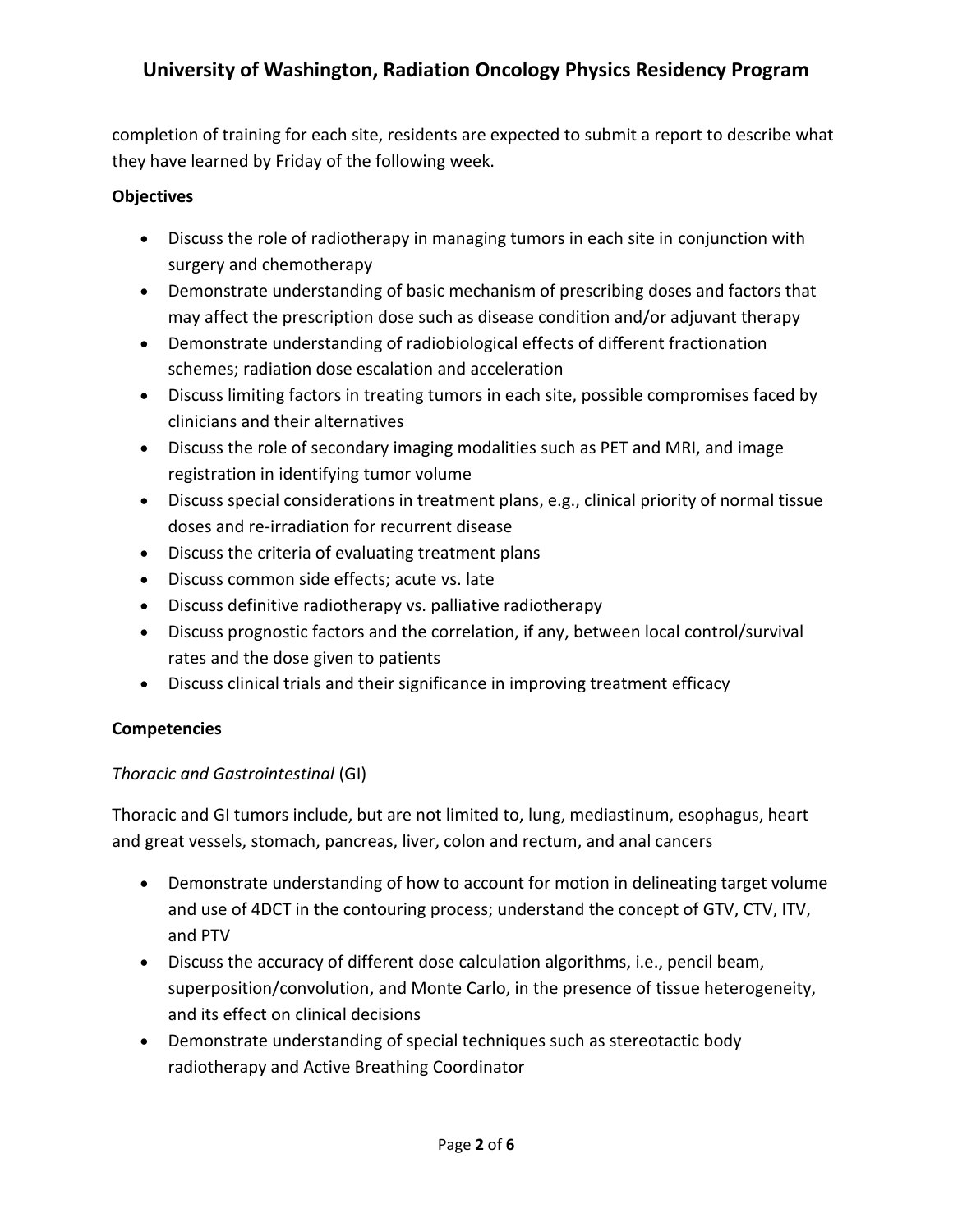### *Head and Neck*

Head and neck tumors include, but are not limited to, nasopharynx, nasal cavity and paranasal sinuses, salivary glands, oral cavity, intraocular and orbital tumors, oropharynx, hypopharynx, larynx, thyroid, and unusual nonepithelian tumors

- Discuss conventional 3-field treatments (two laterals and supraclavicular field) with electron boost vs. IMRT/3D
- Demonstrate understanding of benefits and fabrication of common treatment aids such as thermoplastic masks, bite blocks, dentures, and eye shields
- Demonstrate understanding of prescribing doses in multiple phases or dose painting
- Discuss additional radiation for persistent disease using brachytherapy after a full course of external beam treatments (or brachytherapy followed by external beam treatments, for example, in thyroid cancer)
- Demonstrate understanding benefits of using neutron therapy in treating salivary glands
- Discuss radiation-induced thyroid cancer and the use of radionuclide in thyroid imaging
- Discuss the management of the neck including unknown primary tumors

### *Central Nervous System (CNS)*

CNS is made up of the brain and the spinal cord

- Demonstrate understanding of principles and special concerns in cranio-spinal irradiation (CSI), whole brain, and partial brain irradiation respectively
- Discuss the use of stereotactic radiosurgery (SRS) and fractionated stereotactic radiotherapy (FSRT) in managing brain tumors; candidates for SRS/FSRT, the advantages and disadvantages of Gamma Knife and linac based radiosurgery respectively, FSRT using Optical Guidance Platform (OGP)
- Discuss the use of heavy charged particles in managing CNS tumors, especially in CSI
- Demonstrate understanding of body stereotactic radiotherapy (SBRT) for spine treatments
- Demonstrate understanding of using MRI or myelogram to identify spinal cord
- Demonstrate understanding of image registration for cord definition

#### *Prostate*

 Discuss treatment options for low-risk, and intermediate- and high- risk prostate cancers, respectively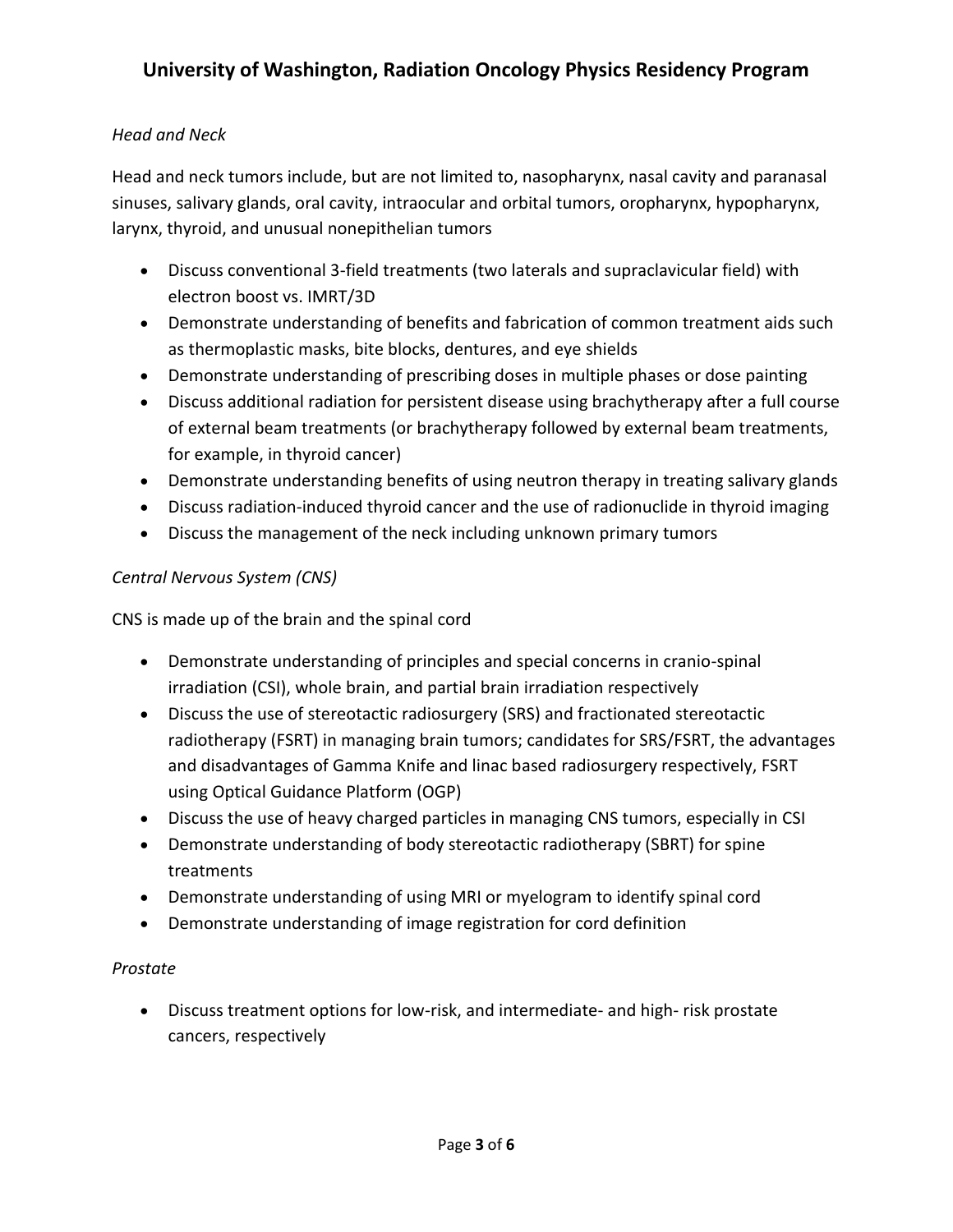- Demonstrate understanding of the benefits and risks of low dose rate (LDR) brachytherapy, high dose rate (HDR) brachytherapy, and external beam radiotherapy (EBRT), respectively; combination of EBRT and brachytherapy
- Demonstrate understanding of using ultrasound in seed implants (LDR)
- Discuss the efforts to reduce dose to organs-at-risk, e.g., rectal balloon and full bladder
- Demonstrate understanding of an intra-fractional tumor tracking system such as Calypso
- Discuss the use of heavy charged particles to treat prostate cancer in combination with photons
- Demonstrate understanding of prostate-only radiotherapy vs. whole pelvic radiotherapy followed by a prostate boost; special concerns in each type of treatment

#### *Breast*

- Demonstrate understanding of matching the tangential fields with the supraclavicular field; single isocenter technique vs. two isocenters
- Demonstrate an understanding of the benefits of forward planned multiple segmented breast plans without wedges.
- Demonstrate understanding of using posterior axillary boost for selective cases
- Demonstrate understanding of treating whole breasts and internal mammary lymph nodes (IMN) using photon fields matched with electron field(s)
- Discuss the use of Active Breathing Coordinator to reduce heart dose for left breast treatments
- Discuss the use of Calypso in treating breast tumors
- Discuss accelerated partial breast irradiation using HDR, MammoSite, and EBRT respectively

## *Sarcoma*

Sarcomas are tumors in the connective tissues in any anatomic location of the body

- Discuss the central role of radiotherapy in managing sarcomas
- Discuss the difficulties and various techniques in positioning and immobilizing extremities
- Discuss the use of interstitial brachytherapy in managing sarcomas
- Discuss the use of intraoperative radiotherapy (IORT) in managing osteosarcomas

## *Pediatrics and Lymphoma*

Discuss tumor sites/types that are prevalent in children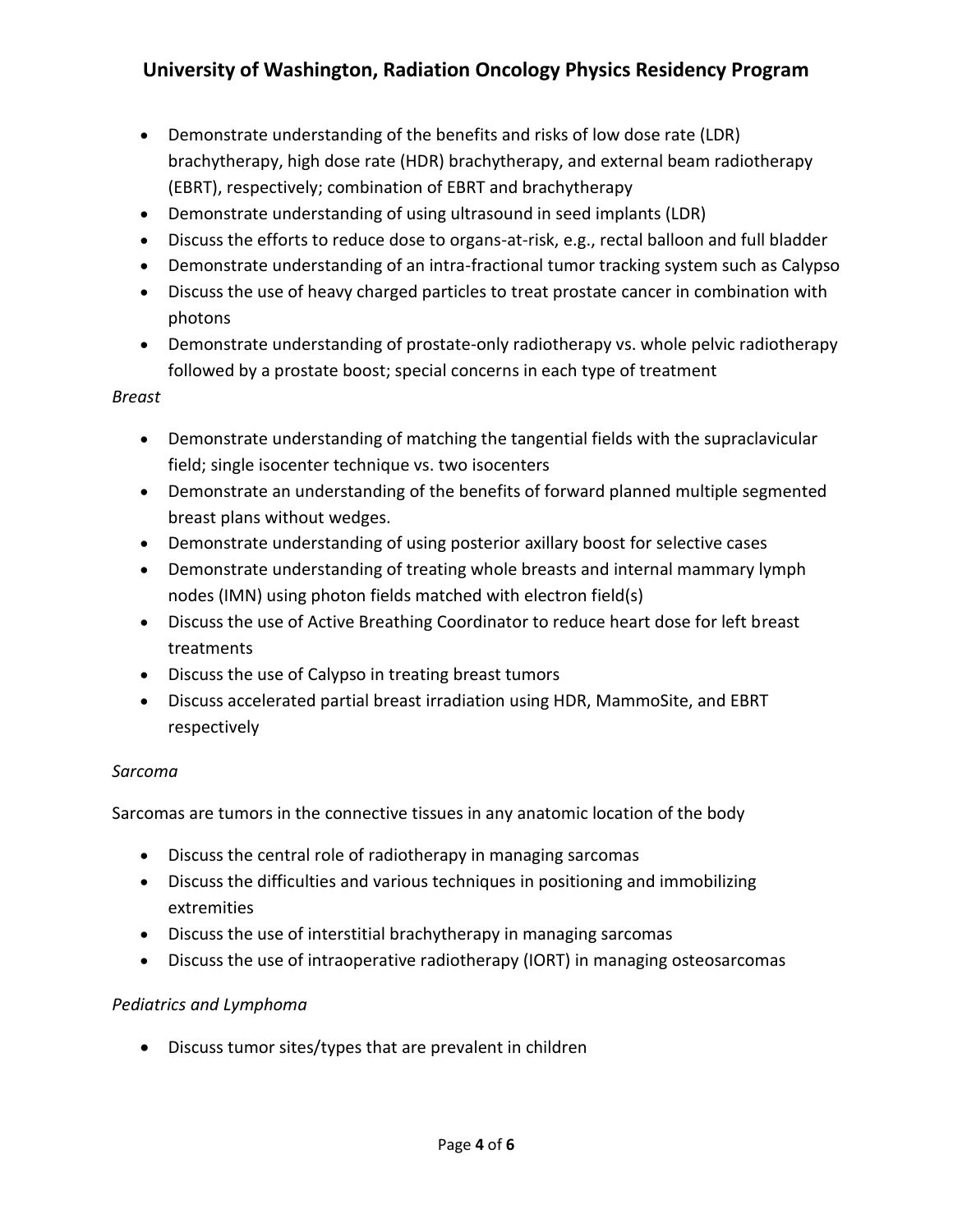- Demonstrate understanding of long term side effects, for example, endocrine deficits, cardiovascular complications, growth impairment, and radiation-induced secondary cancers; possibly lower tolerance levels for organs-at-risk
- Discuss the role of anesthesia during CT simulations and daily treatments
- Discuss the use of heavy charged particles and its benefit in CSI tumors in children
- Discuss techniques in managing Hodgkin's disease and Non-Hodgkin's lymphoma

### *Genitourinary (GU) and Gynecological (GYN)*

GU and GYN tumors include, but are not limited to, kidney, ureter, bladder, cervix, vagina, endometrium, and anal urethra cancers

- Discuss preoperative irradiation vs. postoperative irradiation
- Demonstrate understanding of preserving ovaries and ovarian function
- Demonstrate understanding of LDR using Cs-137 and HDR using Ir-192 in treating cervical cancers; discuss dose rate/fractionation impact on outcome
- Discuss the use of intracavitary vaginal brachytherapy

#### **Projects**

*To be determine*

#### **Didactic Lectures**

Resident will attend didactic lectures, including all grand rounds, as suggested by the mentor.

#### **Log Book/Diary**

Resident will document his/her activities daily in a logbook to keep a record of attendance at conferences, seminars, grand rounds, clinical chart rounds, didactic lectures, and summaries of activities directly related to this rotation.

#### **Reading List**

- Abdalla E.K., Stuart K.E. *Overview of treatment approaches for hepatocellular carcinoma.* [http://www.uptodate.com/contents/overview-of-treatment-approaches-for](http://www.uptodate.com/contents/overview-of-treatment-approaches-for-hepatocellular-carcinoma)[hepatocellular-carcinoma](http://www.uptodate.com/contents/overview-of-treatment-approaches-for-hepatocellular-carcinoma)
- Ang KK, Garden AS, *Radiotherapy for Head and Neck Cancers: Indication and Techniques*, fourth edition, Lippincott Williams & Wilkins, 2007
- Aoyama H et el., *Stereotactic radiosurgery plus whole brain radiation therapy vs stereotactic radiosurgery alone for treatment of brain metastases: a randomiszed controlled trial*, JAMA 295 (21) 2483-2491, 2006